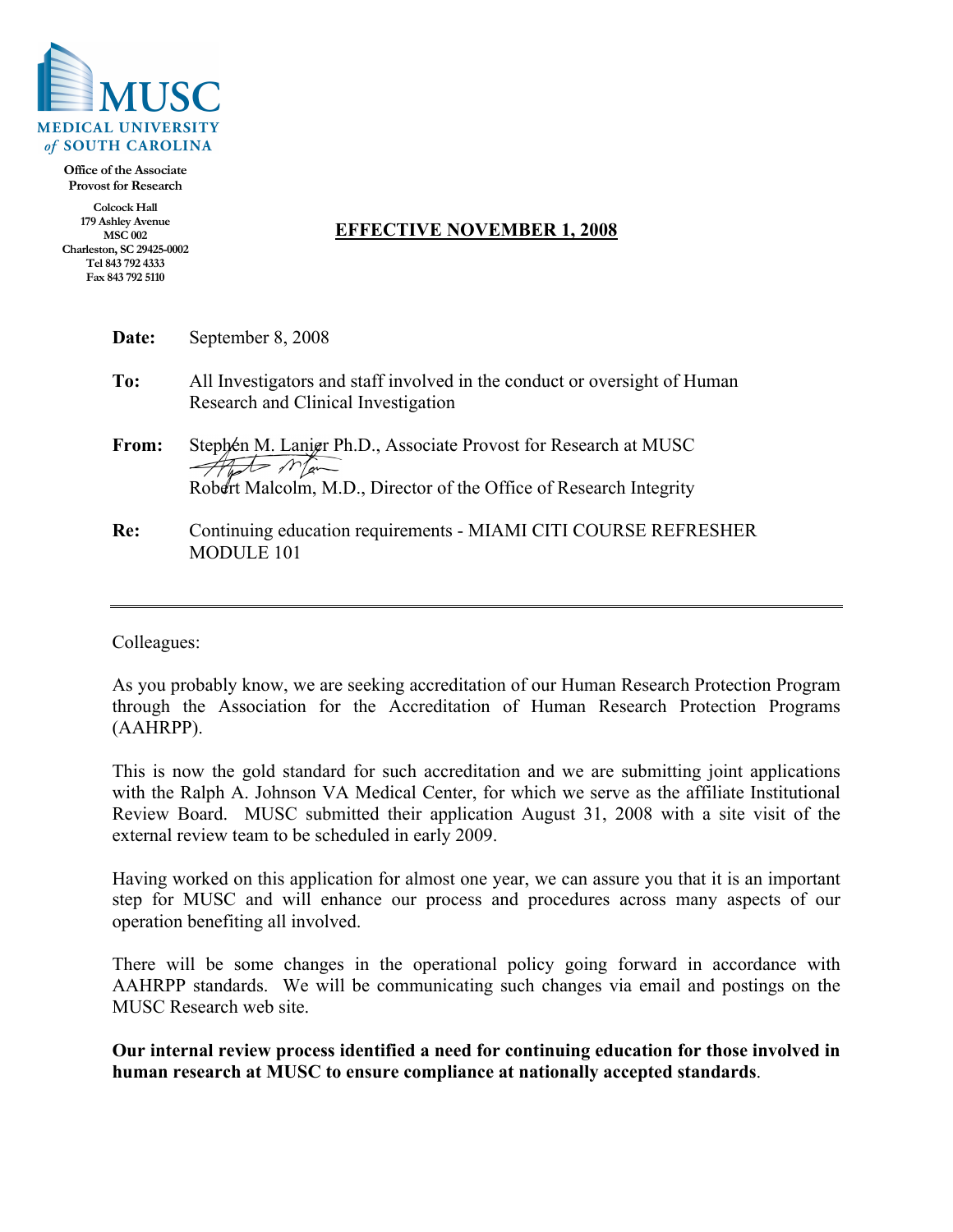## Page two

After reviewing several mechanisms for such continuing education, we have selected the MIAMI CITI COURSE REFRESHER MODULE 101. There is no charge to the investigator for this training.

The AAHRPP accreditation process involves enhancement of our current policies and extends beyond immediate operation of the IRB to many other aspects of our university under the umbrella of a broader Human Research Protection Program

We have also collected the policies and procedures already in place for the MUSC Institutional Review Boards and organized them with more detailed information and updated guidelines in a HRPP Guide, that we hope will facilitate protocol development, submission and review while enhancing all aspects of our HRPP. This will soon be posted on the MUSC research web site.

Thank you very much for your commitment to our programs and for all that you do for the Medical University.

## **WHO MUST COMPLETE THE CONTINUING EDUCATION REQUIREMENT?**

All individuals that completed the initial 17 basic modules focused on biomedical research provided through the Miami Collaborative Institutional Training Initiative or CITI and are involved in human research studies ( http://www6.miami.edu/citireg/).

Individuals with a VA appointment are ALREADY required to complete similar continuing education modules at the CITI site on an ANNUAL basis and this will, of course, satisfy the requirement from the MUSC Office of Research Integrity for continuing education in Human Research Protection.

## **WHEN MUST I COMPLETE THE CONTINUING EDUCATION REQUIREMENT?**

The MIAMI CITI COURSE REFRESHER MODULE 101 must be completed every three years following initial completion of the training modules already required at the initiation of human research at MUSC and the Ralph A. Johnson VA Medical Center.

To facilitate this process, individuals involved in human research are required to complete the MIAMI CITI COURSE REFRESHER MODULE 101 upon submission of the annual continuation review process for HR protocols BEGINNING NO LATER THAN NOVEMBER 1, 2008. **This refresher module should take you one hour or less to complete.**

The CITI site will guide you to the appropriate module for continuing education and record the completion just as it does for our current CITI training module.

If you have any questions, comments or suggestions, please contact Donna Heartley, Business Manager, Office of Research Integrity (792-9865, heartley@musc.edu) or Lynn M. Veatch,